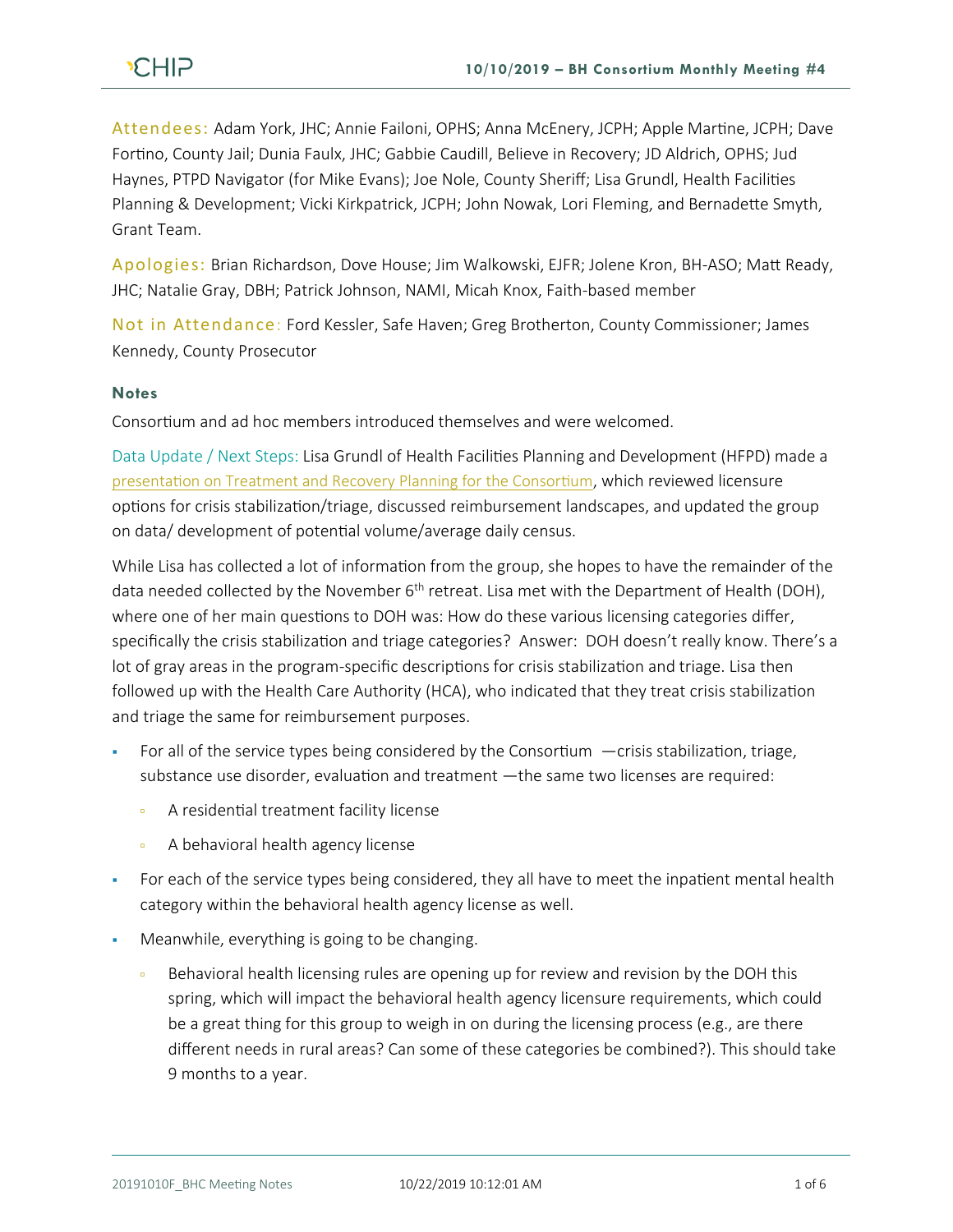- In 2020, Medicaid reimbursement will move to Integrated Managed Care (ICM), using negotiated contracts. Lisa and Jody are working to try to describe the parameters of this for the Consortium's next meeting.
- Licensing for BH facilities moved from WA State Department of Social and Health Services (DSHS) to the DOH in the last year, and DOH is experiencing a challenging learning curve with categories and requirements which are already not very clear.
- Lisa perceives, and is confirming that, while outpatient crisis services will still be paid by the Salish Behavioral Health Organization - Administrative Services (SBH-ASO or just BHO), the inpatient crisis services will fall into the Medicaid managed care plans.
- One rumor the BHC needs to keep an eye on is that under Integrated Managed Care the goal will be to keep as many voluntary services on an outpatient basis as possible. This will, in effect, downsize the number of things MCOs will reimburse for on the inpatient residential side, particularly in mental health.
- Responding to Vicki's question about what "close to home" will mean in the Governor's downsizing of state hospitals, Lisa said there was a lot we need to understand and respond to:
	- There are currently only five Intensive Inpatient Facilities planned for the state, and the plan is to get people out of state hospitals and closer to their support systems—but what does "close to home" mean when there are only five in the state? Is the plan to expand this to more facilities?
	- There is a question of whether the state will end up with a status quo—meaning, are we going to lose the same number of beds in the hospitals as we gain in the Intensive Inpatient Facilities, which won't address issues of facility space availability for local needs (i.e., is this new capacity or just a status quo?)
- Lisa outlined the high-level requirements for each type of treatment facility (Residential, BH Agency, Intensive Inpatient Mental Health) and the service requirements around staff, administration, licensing, construction review and design, etc. She suggested thinking broadly when designing a facility, to include as many options as possible, so that any future wish to change categories would not be restricted by the physical design.
- Distinctions on licensing:
	- There are a lot of things that can happen under the Behavioral Health Agency license, but once you get it, you can always add categories.
	- For all Inpatient Mental Health Patient Services (including all the categories under review by the Consoritum), the requirements get more specific around staffing and training, security (locked doors, line-of-sight supervision requirements, segregation of violent persons, etc.)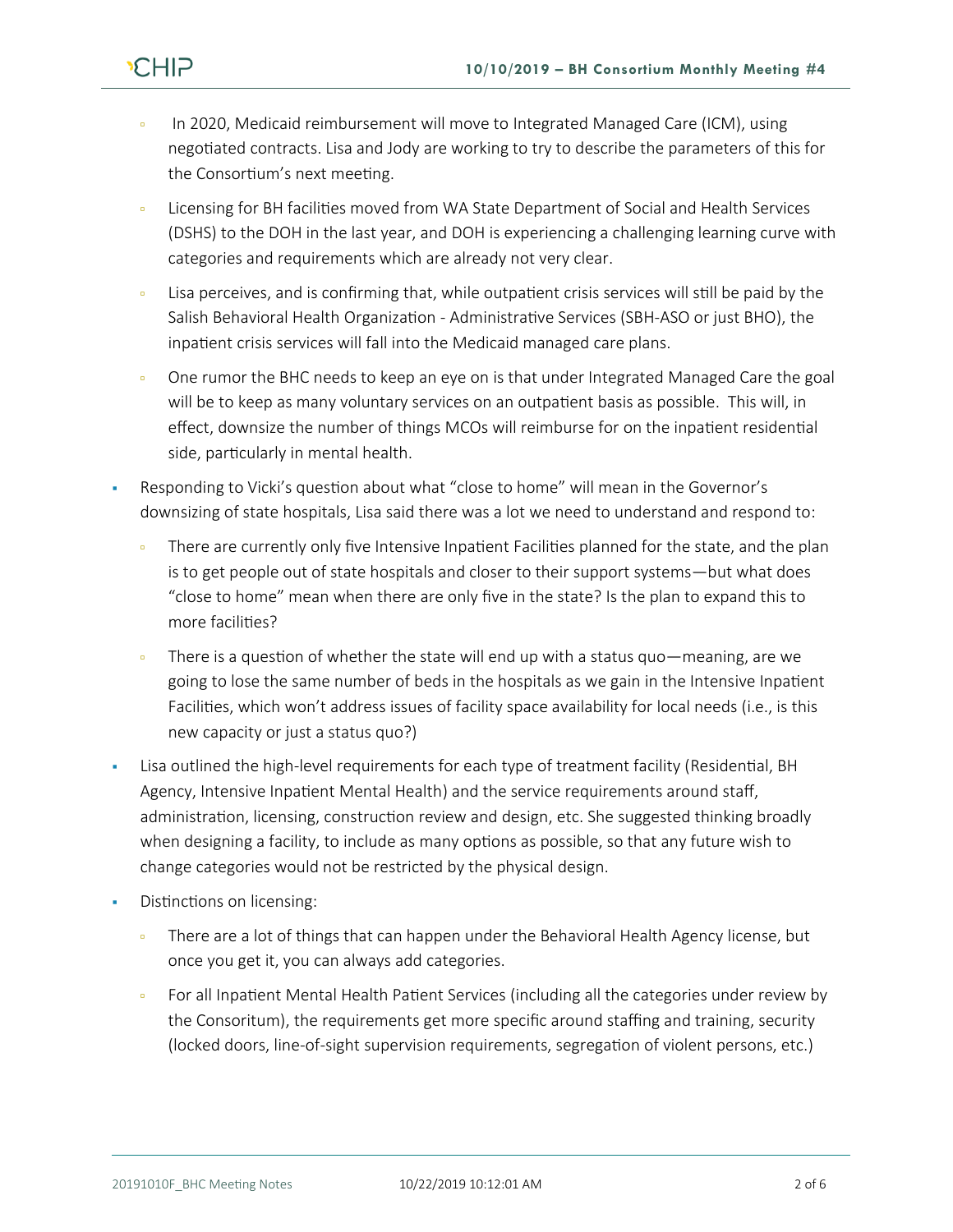

- Combining crisis stabilization and triage might be the best situation for this group, as it would allow a couple of options for both voluntary and involuntary patients (although still need more clarity on the difference):
	- Police could bring people right to a triage facility instead of to hospital, and patients could get both medical and behavioral health screening, and decisions could be made right there.
	- In this scenario we could even have on-call providers who could do medical screenings, but still really focus on that mental health assessment.
	- While there are slight differences in staffing between crisis stabilization and triage, these differences are perceived differently by DOH, the HCA and the BHO. It seems that, for example:

- Triage requires a medical as well as a social/emotional screening, which implies issues around staffing.

- For reimbursement, HCA sees crisis stabilization and triage as the same.

-The BHO sees triage as more "involuntary" and crisis stabilization as voluntary (although in rules it seems clear can do both – although in crisis stabilization it is limited to a much shorter timeframe.

- Discussion with the DOH might address how much flexibility there is here. Slide 14 of the HFPD [presentation](https://docs.wixstatic.com/ugd/2fdcdd_38fb42671a6a434e98315e0c61d6845d.pdf) provided a comparison of the requirements for Crisis Stabilization Unit and Triage Facility, including for involuntary v. voluntary patients.
- Lisa outlined the staffing, etc. requirements for Crisis Stabilization Units versus Triage Facilities, as presented in slide 15 of HFPD's presentation. While some of the requirements are similar, there are many differences in language and requirements for each facility. For example, one major difference is in the assessment timeframe.
	- Crisis Stabilization: Patients who are brought in *involuntarily* by police *to the crisis stabilization* unit have to be evaluated within three hours by a mental health professional.
	- Triage facility: *every* patient has to be evaluated within three hours, and every patient has to have a health screening.
- The assumption may be that, at the Triage facility, most people will be brought in involuntarily by police, which is not the assumption around the Crisis Stabilization unit. Involuntary patients in a Crisis Stabilization Center who convert to "voluntary" could stay longer. Also, certifying as both an Evaluation and/or Intensive Inpatient Facility could allow for longer term stays. When asked, Lisa commented that single bed certs could possibly happen in a Triage center – and noted there are several opportunities for the rules to be cleaned up by the DOH.
- Sheriff Joe Nole commented that, while he is totally sold on this being something that we need, we also need to consider what it would take—funding, reimbursement, staffing, etc.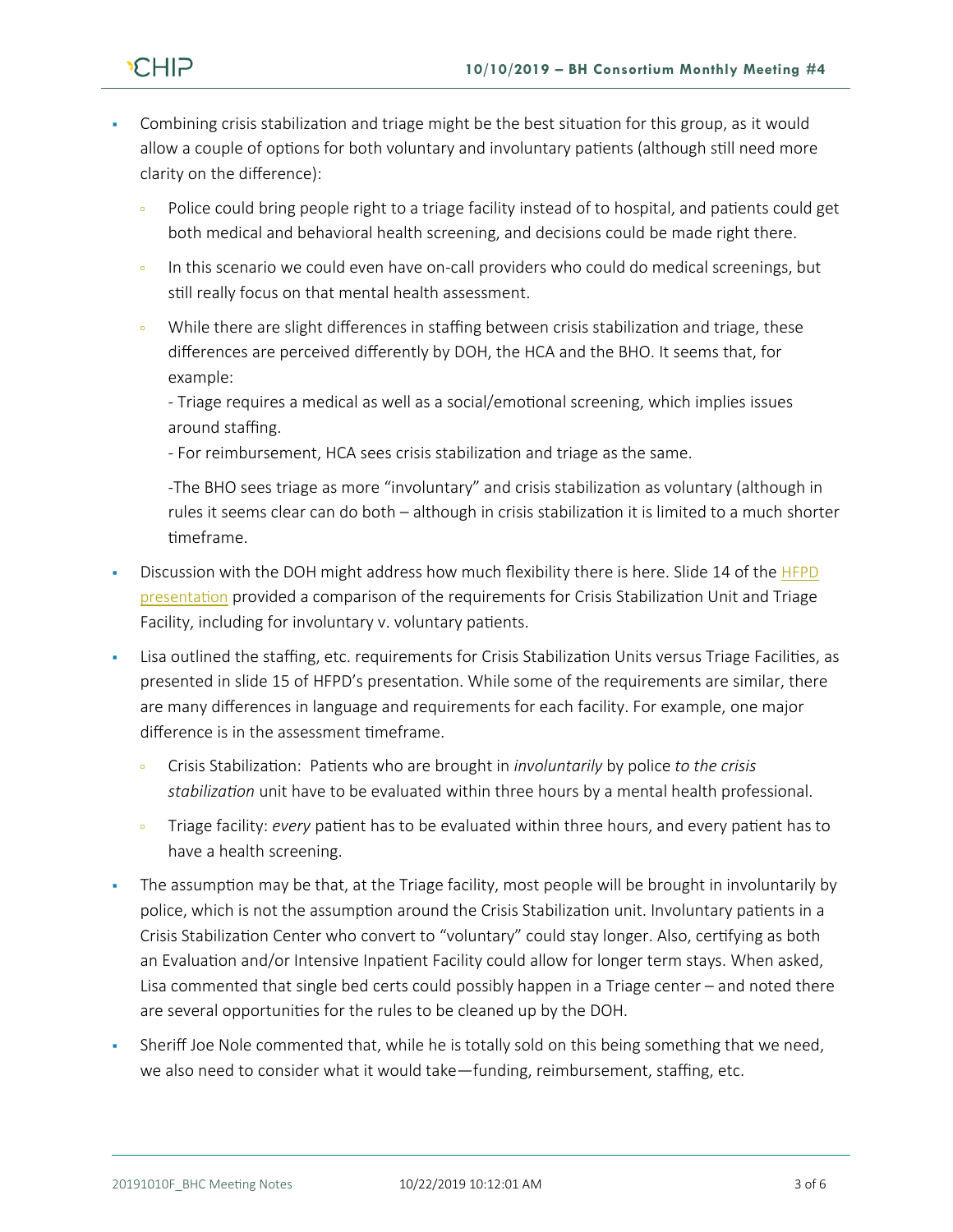- Vicki pointed out that, in her experience, these facilities are run by organizations already treating patients and that our facility would probably need to find a home in our medical provider community for mental health and substance use disorder like, for example, DBH, who are the current crisis response in the County.
- Vicki noted one of the questions we need to answer is simply: Will either or both of these licensure options (crisis stabilization or triage) serve our underlying goal, which is to divert people who are in crisis from the Emergency Department or the jail?
	- Lisa responded that one of the goals of the Triage option is that you're not sending them back to the jail—that you're finding a placement for them within 24 hours. With this option, you can do a lot of what the jail and hospital are doing right now in stabilizing patients. But recognizing that 24 hours may not be enough time to find placements, combining a Crisis Stabilization Unit with a Triage facility (or E&T or intensive inpatient) could allow more time/options to stabilize and find placements
	- Lisa is working with BHC members on data—addressing duplication, starting to better understand what the need is for both voluntary and involuntary—and attempting to get arms around reimbursement—and have another meeting set up with HCA and BHO.
- Lisa noted in Spring 2020, some capital dollars for five Intensive Inpatient Facilities, and also some funding for the 90 - 120 day civil commitment patients will become available, and asked if the BHC is interested in more information on this topic. Members indicated yes, once Lisa has met with the HCA and gotten more details.

November 6<sup>th</sup> BHC Retreat (Chimacum Fire Station, 1-5pm): John and Lori outlined some of the things that will be carried out at this half-day retreat in November.

- Lisa/Jody will give a presentation
- Lori/Berni/John will address upcoming HRSA deliverables:
- [GAP Analysis](https://docs.wixstatic.com/ugd/2fdcdd_709b058a4e514f90ab2bcea001a3631a.pdf) / [Needs](https://docs.wixstatic.com/ugd/2fdcdd_c4d62d85fb7646c4ac4afb95b64aba46.pdf)/ Readiness [Assessment](https://docs.wixstatic.com/ugd/2fdcdd_04af51ad890744b69e6d5d8b05352930.pdf), due Dec. 1. [\(See HRSA's Assessment Guidance\)](https://docs.wixstatic.com/ugd/2fdcdd_dbbf5be303a64675947807f89d07211e.pdf)
- Strategic Plan, due Jan. 1. [\(See HRSA's Strategic Plan Guidance\)](https://docs.wixstatic.com/ugd/2fdcdd_82cf60dfa67246159272edcf6b9946e0.pdf)
	- The Strategic Plan topic will be a high-level discussion—including topics like, do we want to try for Crisis Stabilization? Do we want to explore capital funding? Are we going to prop up Navigators?, etc.

GAP Analysis Draft: Berni described the context for this document and briefly went over the [GAP](https://docs.wixstatic.com/ugd/2fdcdd_709b058a4e514f90ab2bcea001a3631a.pdf)  [Analysis Outcomes document](https://docs.wixstatic.com/ugd/2fdcdd_709b058a4e514f90ab2bcea001a3631a.pdf), which includes all comments made or amended by people about the use and acceptance of the [CDC's 10 Evidenced-Based Strategies for Preventing Opioid Overdose](https://docs.wixstatic.com/ugd/2fdcdd_fc686a55656a4aa5aea2010f28701eba.pdf) in Jefferson County. Some commonalities in member feedback below suggests an opportunity to provide targeted communication and education around the validity of the 10 strategies to facilitate understanding and support for their use in our community.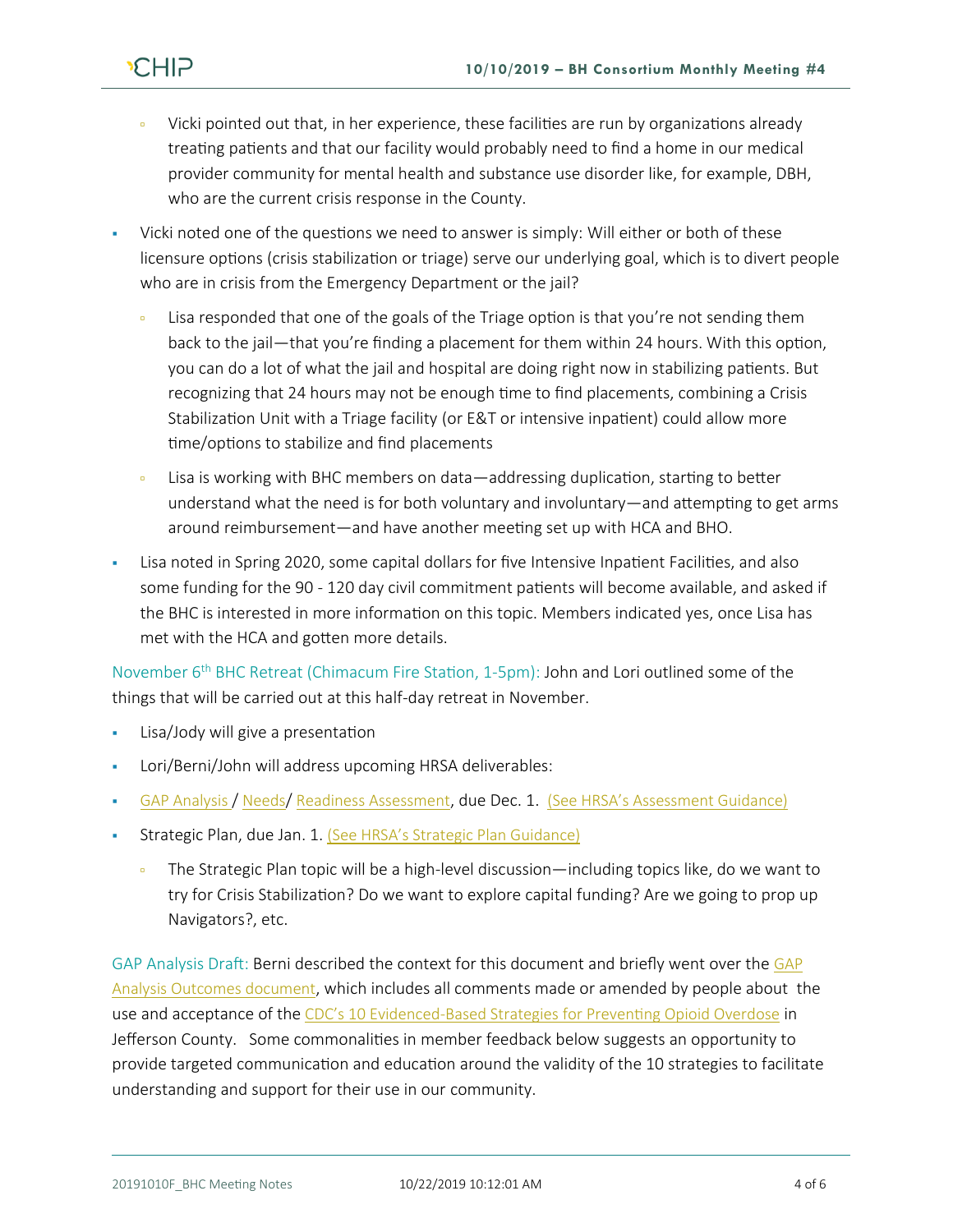

- members strongly understood and supported the strategy
- members perceived that their organizations understood and supported the strategy, but not as strongly as individual members did
- members' perception was that the community was less supportive or understanding of most of the strategies.
- The two exceptions of strategy awareness were Academic Detailing, which drew a lot of "no idea" comments, and Navigators, which members felt had support from everyone, including the community at large. Members also identified the scope and type of gaps and barriers they perceive existing in the various strategies.

MOU Update: MOU has been signed, submitted to HRSA, and emailed out to members. This HRSA grant deliverable is now complete.

Upcoming CHA Community Conversations: All members were given copies of a poster advertising the upcoming CHIP/CHA community conversations in November and December in Port Townsend, Port Hadlock, and Quilcene, and asked to post and distribute them. The poster will be forwarded as a PDF to members and the wider community. John outlined that the community conversations will consist of a high-level presentation of the data collected and what trends emerged, and how the Stakeholder group will use/used that data to adjust or amend CHIP health priorities. There will be a question and answer session at the end. The meetings are scheduled as follows:

> Port Townsend: Cotton Building, 607 Water Street, Port Townsend Wednesday, 20 November 2019. 1:00pm – 2:30 pm

Port Hadlock: Jefferson County Library, 620 Cedar Avenue, Port Hadlock Thursday, 21 November 2019. 6:00 pm – 7:30 pm Quilcene: Quilcene Community Center, 294952 US 101, Quilcene

Wednesday, 4 December 2019. 5:30 pm – 7:00 pm

Change of meeting time consideration: Members were asked to think about a suggestion to change the meeting time from 3:00pm to 4:00pm, in order to facilitate DBH attending, as Natalie currently attends the Washington Council for Behavior Health board meetings in Seattle until 2/2:30pm the same day as BHC meets each month.

CHIP Website: [CHIP has a new website,](https://www.behealthyjefferson.com/) which is currently being populated with information, including [digital copies of all BHC meeting agendas and handouts](https://www.behealthyjefferson.com/copy-of-meeting-minutes). The web address is [www.behealthyjefferson.com](http://www.behealthyjefferson.com/)

Data group: While Lisa said she was happy to talk with anyone who had time, she had already been in touch with people individually. It was decided Lisa would continue to contact people individually.